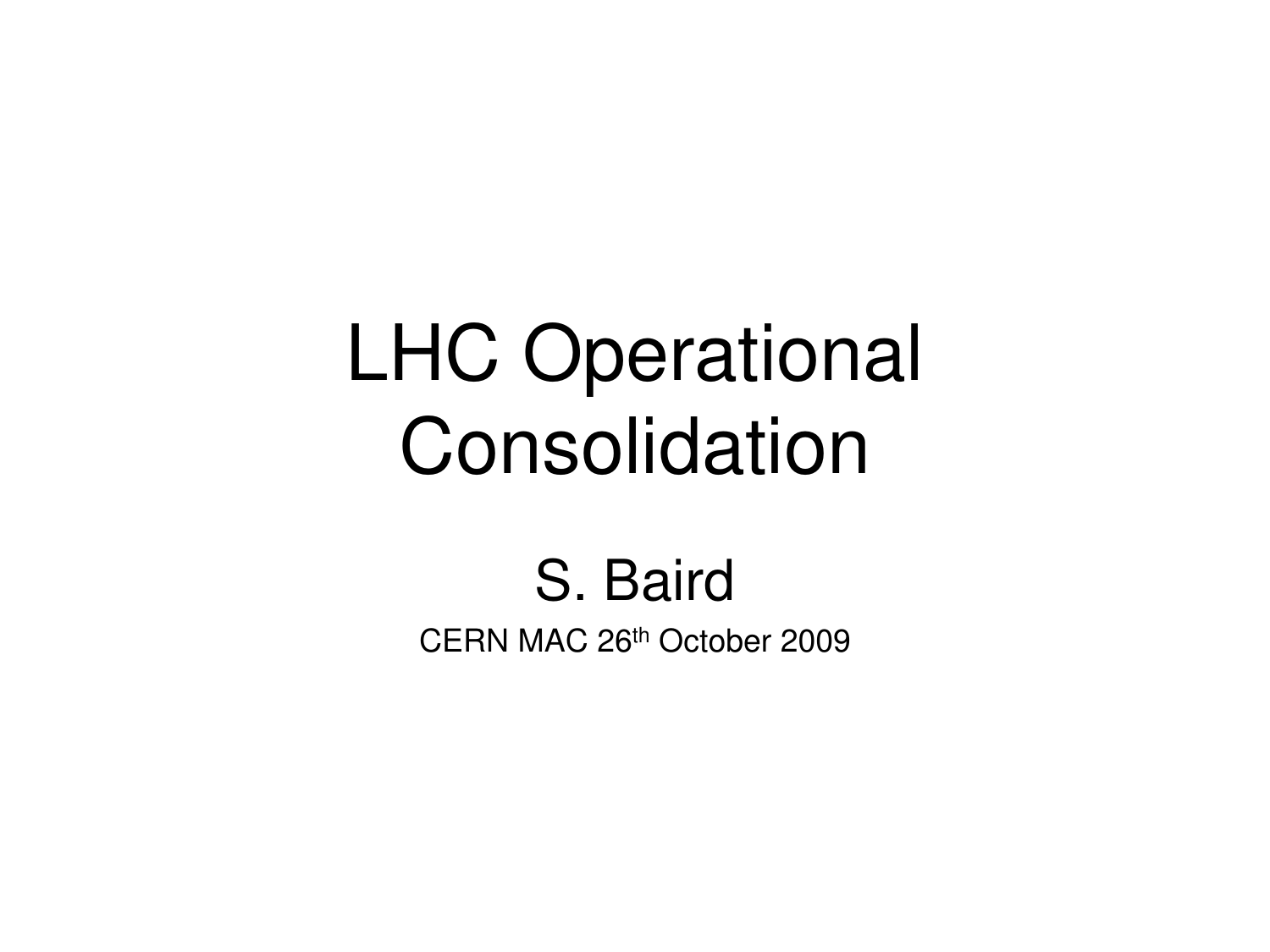#### LHC Operational Consolidation

- Injectors (1 slide)
- LHC: Areas covered
- Priorities
- Conclusions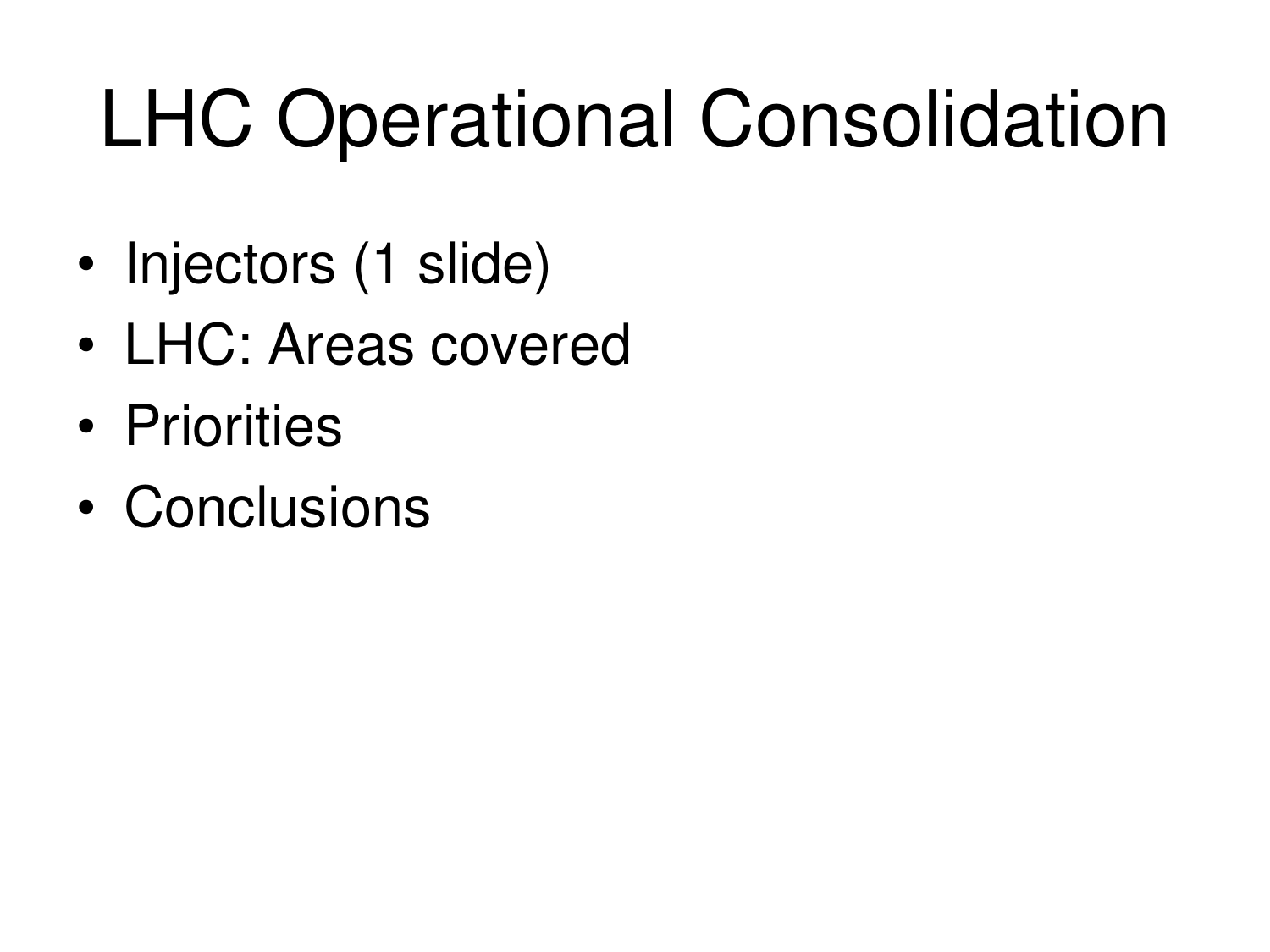# Existing Injector Consolidation

- PS and SPS projects
	- Started in 2002 (60 MCHF) now 85% completed
	- Essentially covered ageing beam related equipment
- Additional program approved in December 2007 (32 MCHF)
	- Included 11 MCHF for Infrastructure consolidation (mainly SPS electrical network)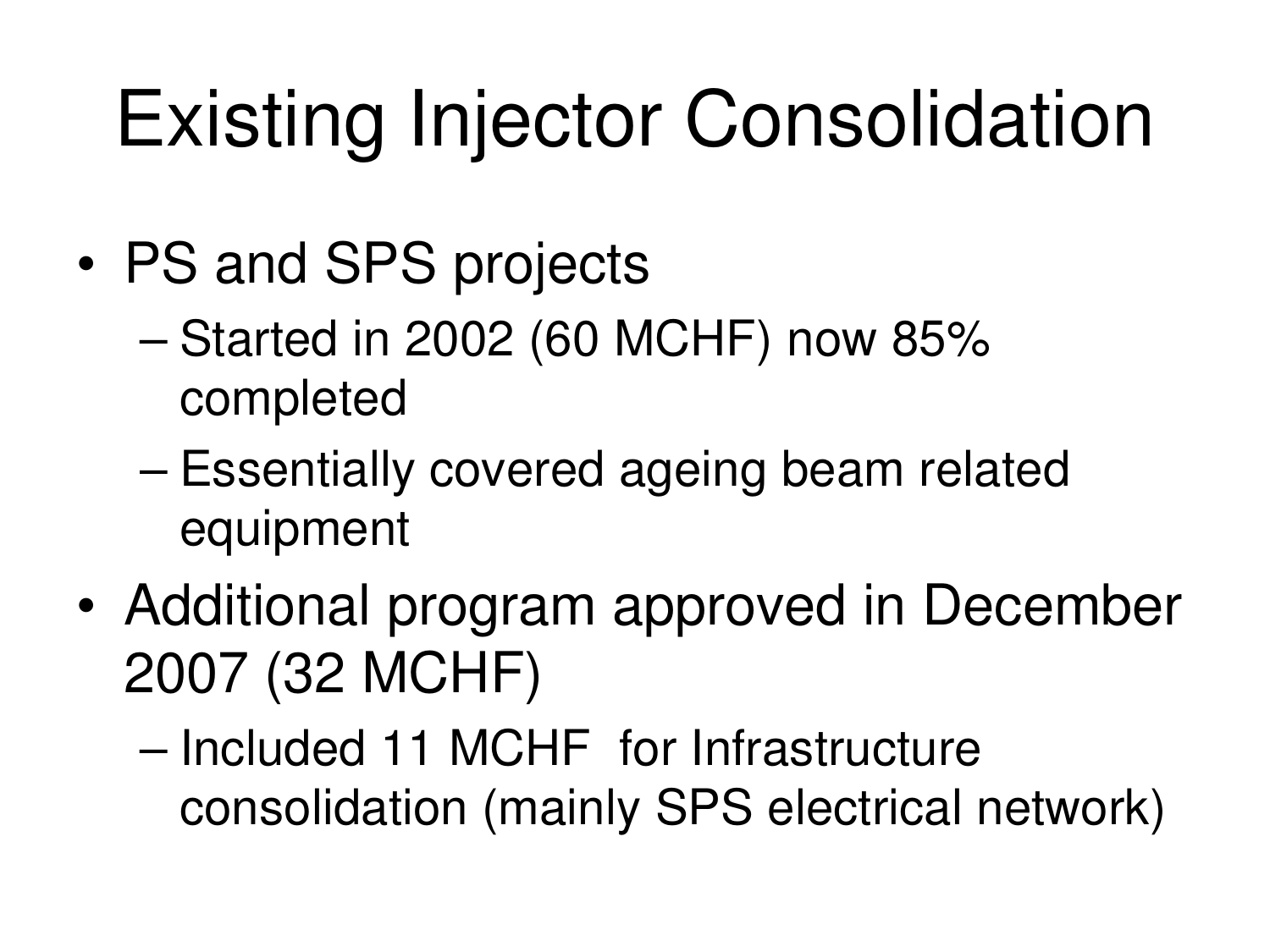## LHC Operational Consolidation

- Study launched  $@$  LMC 1<sup>st</sup> July 2009
- Contact all interested parties = 144 Work Units identified
	- EN: CV, EL, HE, MME, STI
		- mainly consolidation of existing infrastructure
		- Cooling systems, CERN Electrical network, lifts, cranes (safety conformity), workshop equipment, radiation shielding for electronics in LHC tunnel…
	- GS: ASE
		- LHC Access/Safety system consolidation and upgrade
	- SC: RP
		- LHC and Injector radiation monitoring consolidation
	- TE: CRG, EPC, MPE, MSC, VSC
		- Additional Helium storage & Spares for Cryogenics, warm and cold magnets, vacuum…
	- BE: ABP, BI, RF
		- spares + new ideas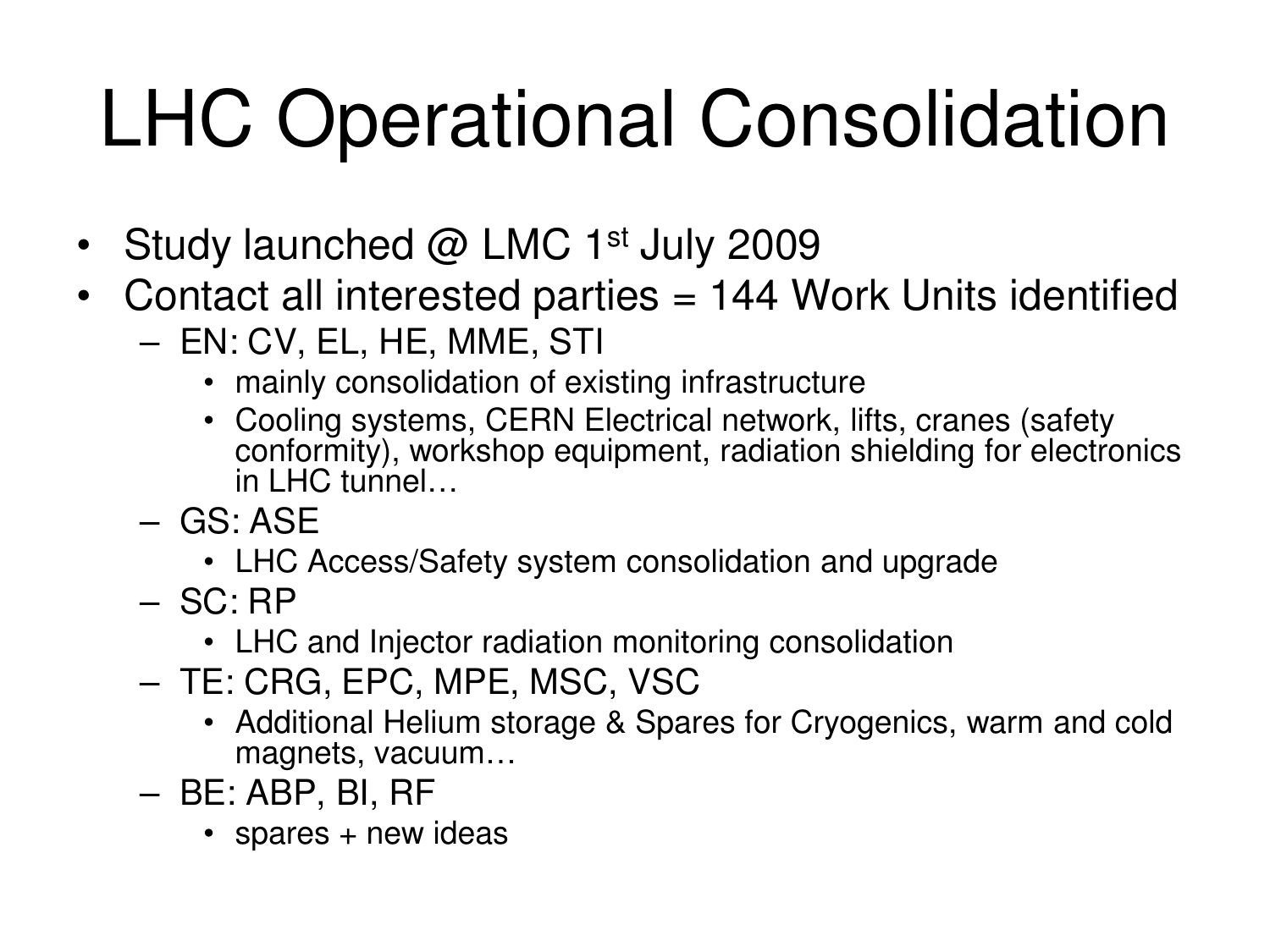- Consolidation: LHC + Injectors
	- Water cooling and Ventilation (38 MCHF)
	- Electrical network distribution (48 MCHF)
	- Transport, Cranes, Lifts etc (22 MCHF)
	- S/C Splice clamping (12 MCHF)
	- Workshops (8 MCHF)
	- Radio-protection (13 MCHF)
- Spares: LHC
	- $-$  RF (3 MCHF)
	- Beam Instrumentation (1 MCHF)
	- Cryogenics (6 MCHF)
	- Magnets (15 MCHF)
	- Vacuum (10 MCHF)
- New/upgraded equipment: LHC
	- Additional Helium storage (7 MCHF)
	- LHC Access and Safety system (10 MCHF)
	- Cooling redundancy for LHC Cryogenic plants (22 MCHF)
	- Tunnel Radiation shielding etc (4 MCHF)
	- Remote radiation survey (1 MCHF)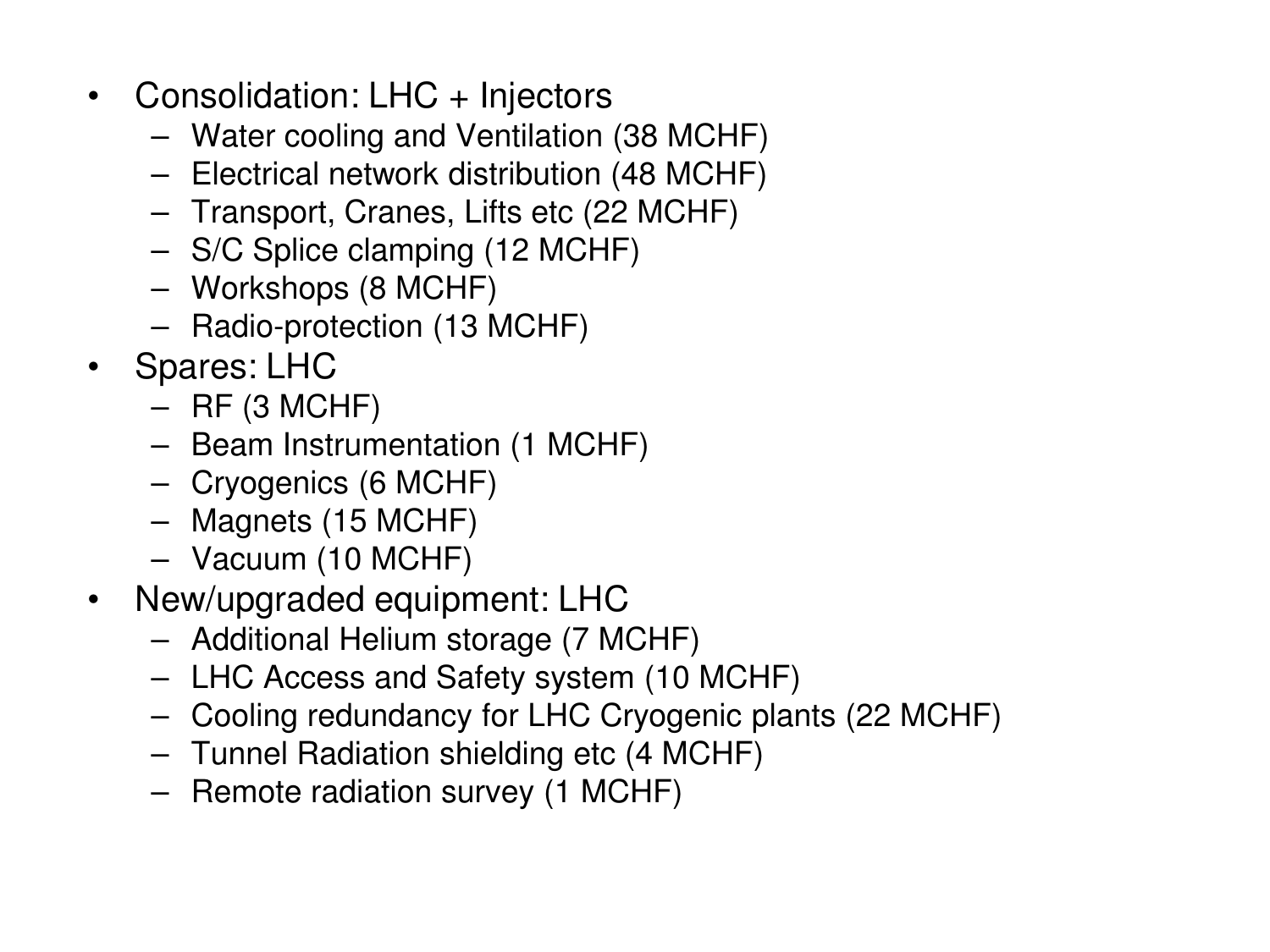- Consolidation: LHC + Injectors
	- Water cooling and Ventilation (38 MCHF)
	- Electrical network distribution (48 MCHF)
	- Transport, Cranes, Lifts etc (22 MCHF)
	- S/C Splice clamping (12 MCHF)
	- Workshops (8 MCHF)
	- Radio-protection (13 MCHF)
- Spares: LHC
	- $-$  RF (3 MCHF)
	- Beam Instrumentation (1 MCHF) existing budgets
	- Cryogenics (6 MCHF)
	- Magnets (15 MCHF)
	- Vacuum (10 MCHF)
- New/upgraded equipment: LHC
	- Additional Helium storage (7 MCHF)
	- LHC Access and Safety system (10 MCHF)
	- Cooling redundancy for LHC Cryogenic plants (22 MCHF)

Covered by

- Tunnel Radiation shielding etc (4 MCHF)
- Remote radiation survey (1 MCHF)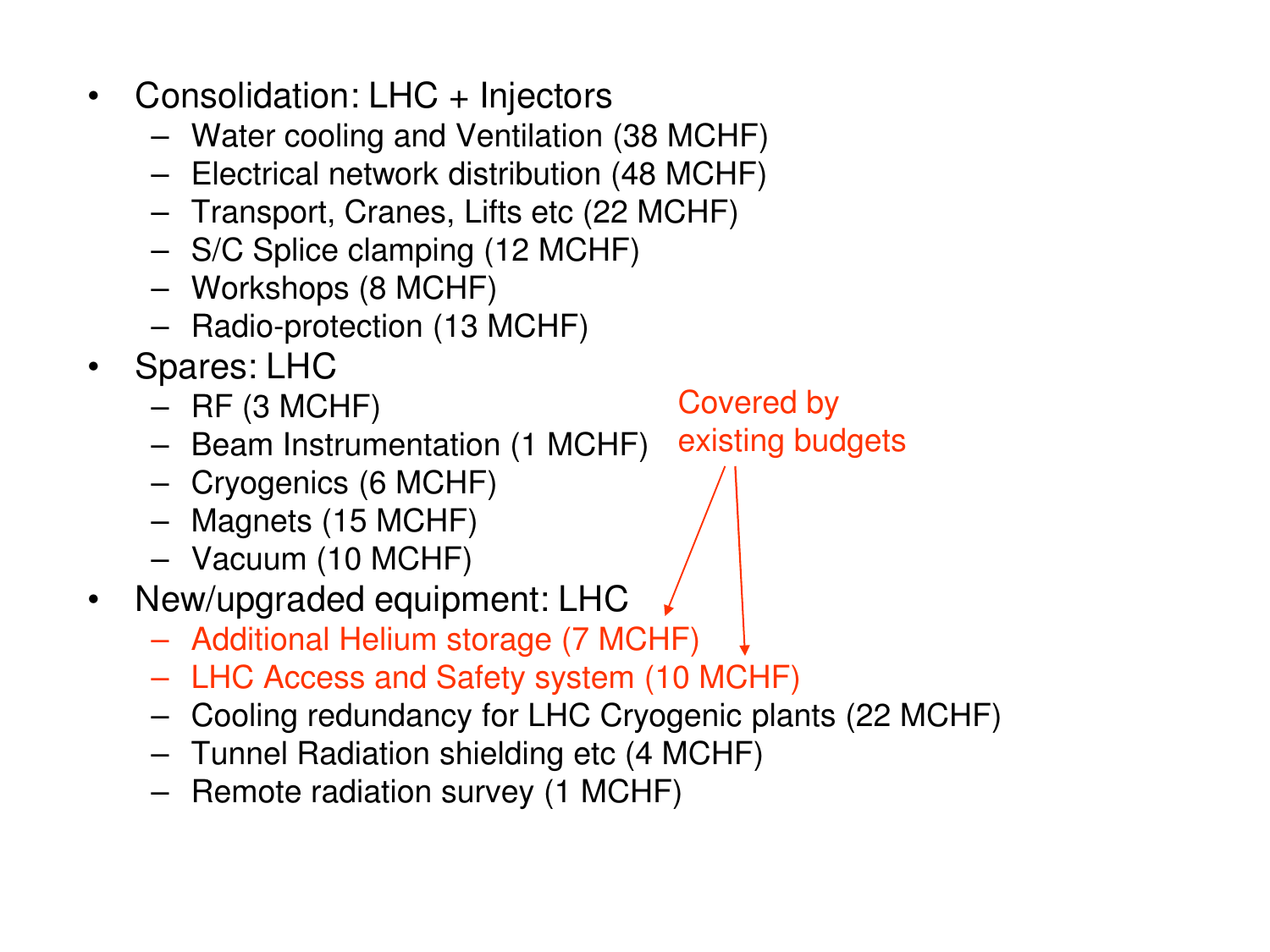• Consolidation: LHC + Injectors – Water cooling and Ventilation (38 MCHF) – Electrical network distribution (48 MCHF)  $\leftarrow$ – Transport, Cranes, Lifts etc (22 MCHF) – S/C Splice clamping (12 MCHF) – Workshops (8 MCHF) – Radio-protection (13 MCHF) • Spares: LHC  $-$  RF (3 MCHF) – Beam Instrumentation (1 MCHF) – Cryogenics (6 MCHF) Covered by existing budgets Partially covered by existing consolidation projects – Magnets (15 MCHF) – Vacuum (10 MCHF) • New/upgraded equipment: LHC – Additional Helium storage (7 MCHF) – LHC Access and Safety system (10 MCHF) – Cooling redundancy for LHC Cryogenic plants (22 MCHF) – Tunnel Radiation shielding etc (4 MCHF) – Remote radiation survey (1 MCHF)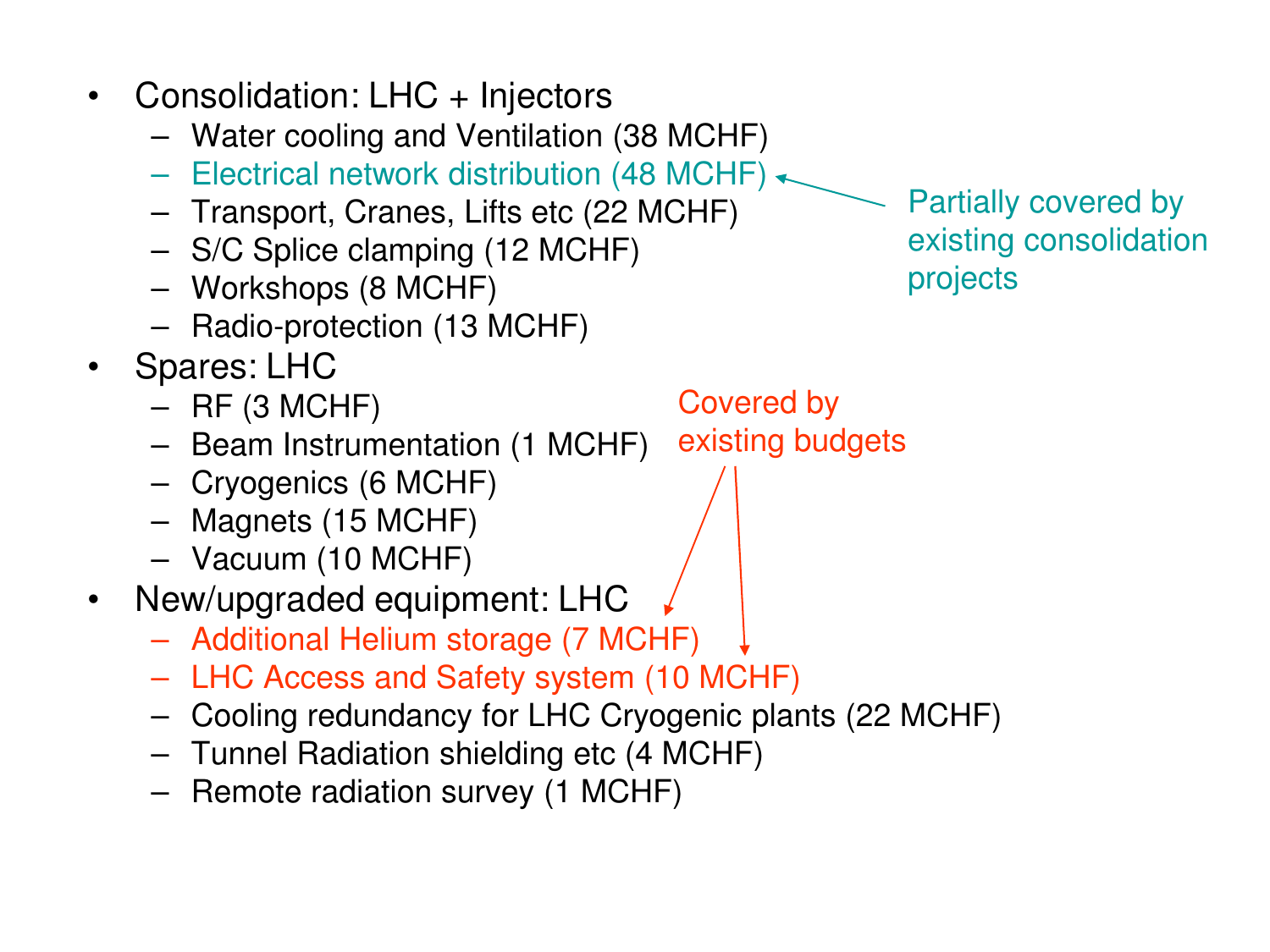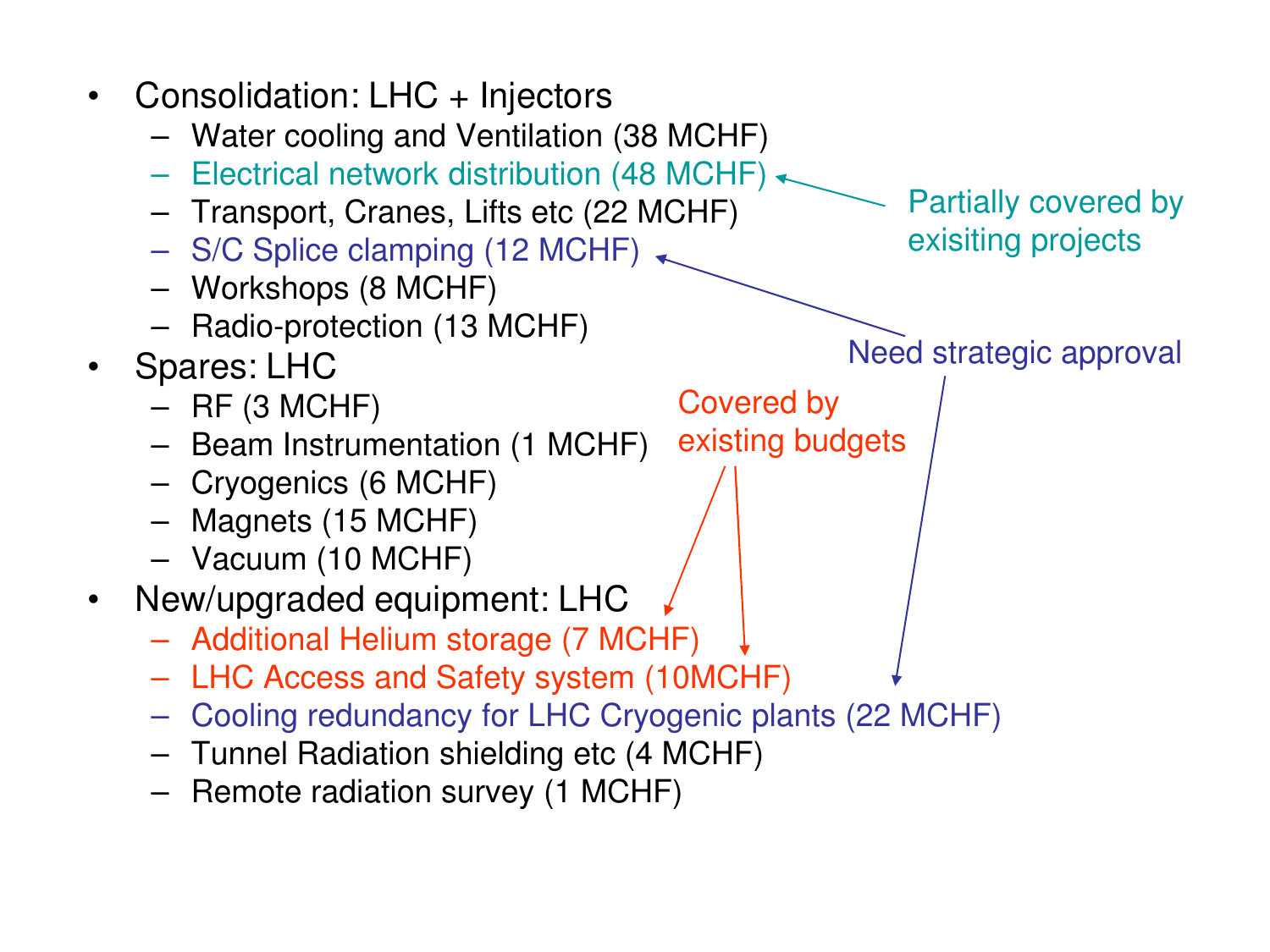#### **Priorities**

- Risk analysis for Consolidation activities
	- Likelihood of failure combined with impact of failure etc..
	- Safety
- Priority for spares
	- How many exist… are they tested, usable..
	- Long lead time to order.
	- Impact of failure…
- Priority for New/Upgraded equipment
	- Reduce down time
	- New system requirements to improve performance, safety…
	- Prevent/reduce failures
- Priorities assigned from 1 to 5
	- $-1$  = most urgent,  $5$  = least urgent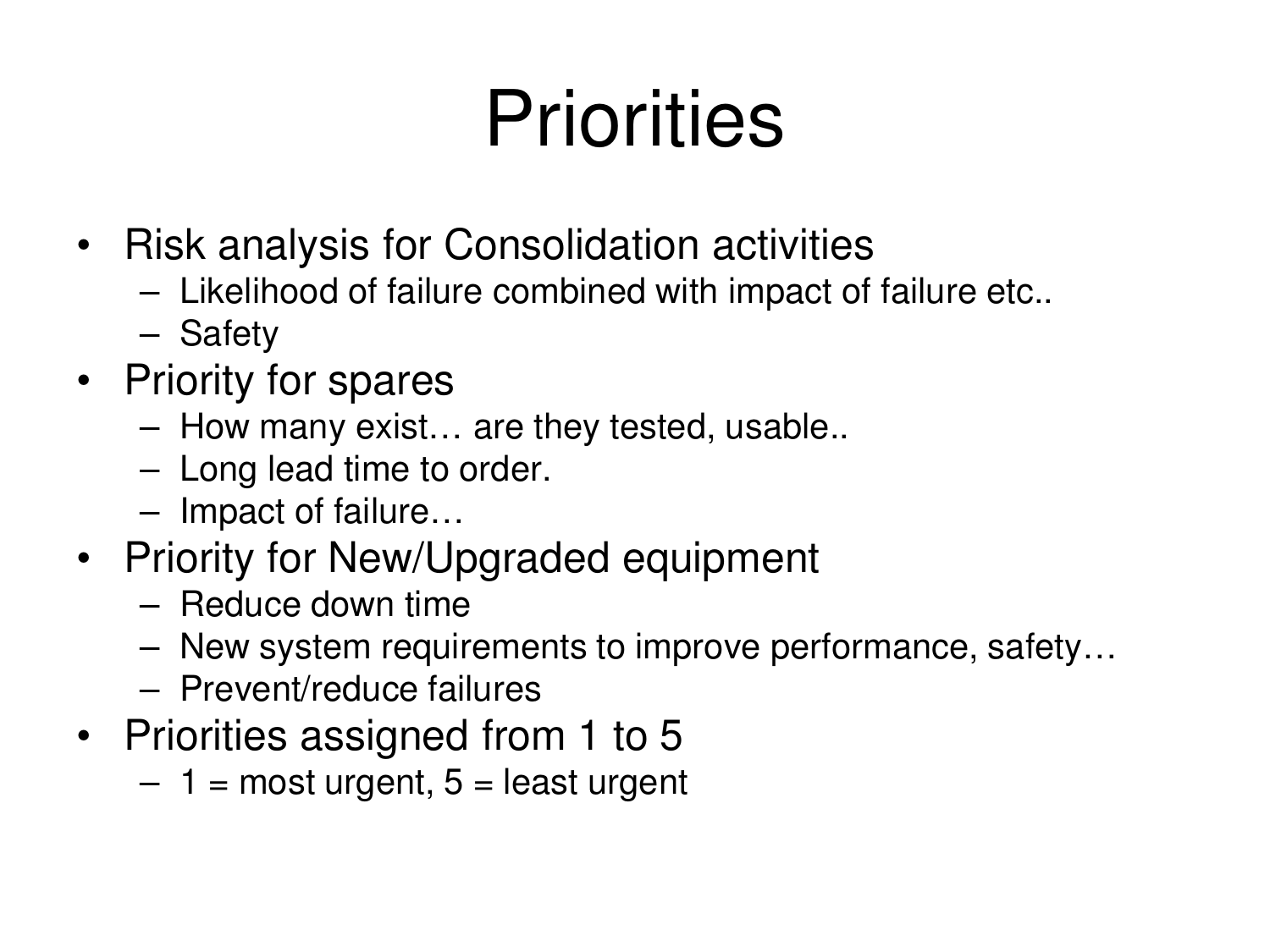

- Items not included above
	- •`Clamp all LHC splices (12MCHf)
	- Cooling redundancy for LHC cryogenic plants (22MCHf)
	- Protection of machine vacuum from massive Helium leak (technical solution??)
	- Major Civil Engineering to move all underground electronics (????)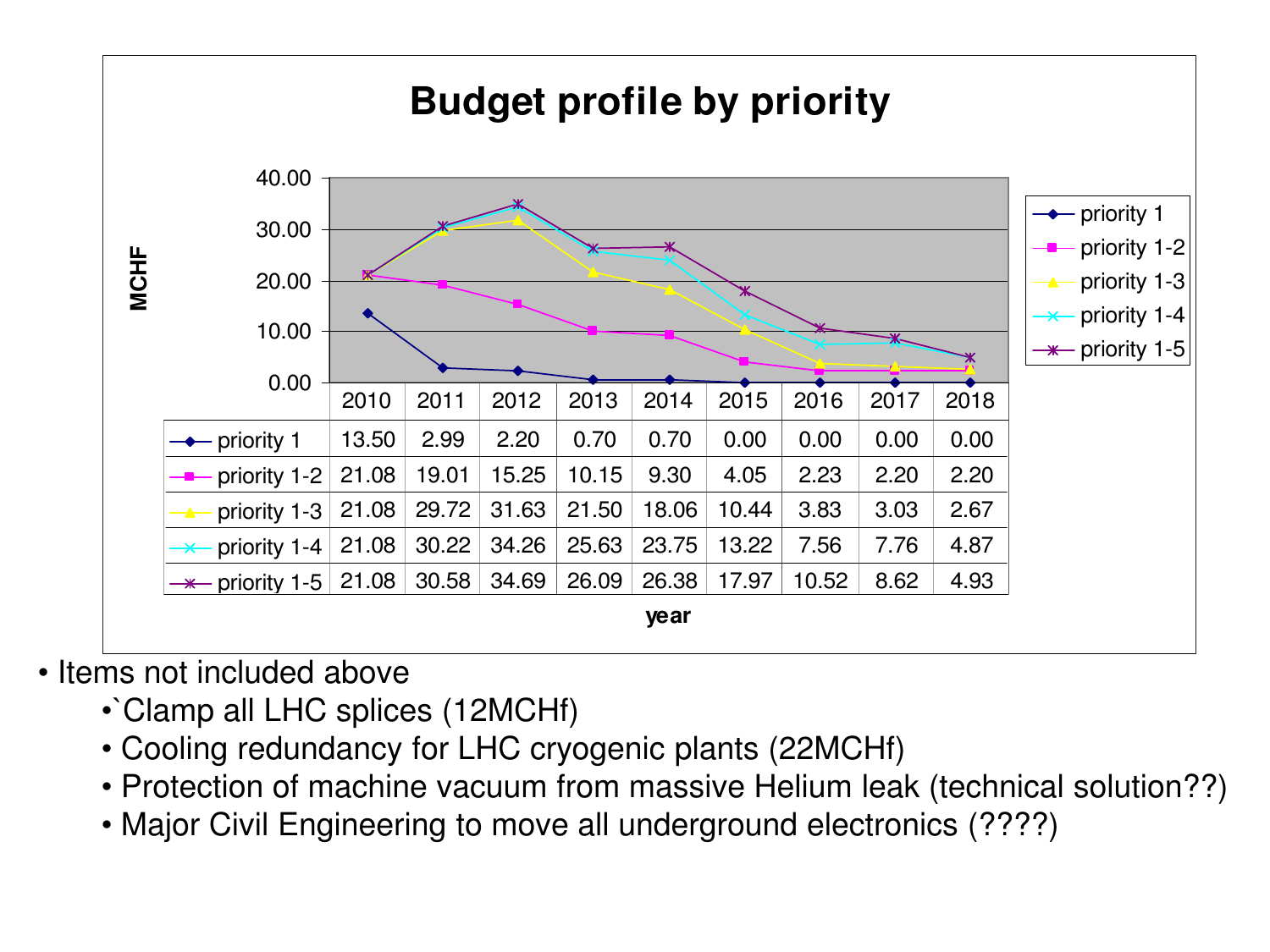# Current priority 1 items for 2010

- Water cooled cable replacement
- Steel shielding blocks for protection of underground electronics against radiation plus displacement of certain racks etc.
- Additional Helium storage
- Cryogenics spares
	- Compressor blocks
	- Cartridges
- S/C magnet bus bars
- Separation magnets D3/D4
- SPS 18kV distribution
- Everything else waits until 2011 (or later)